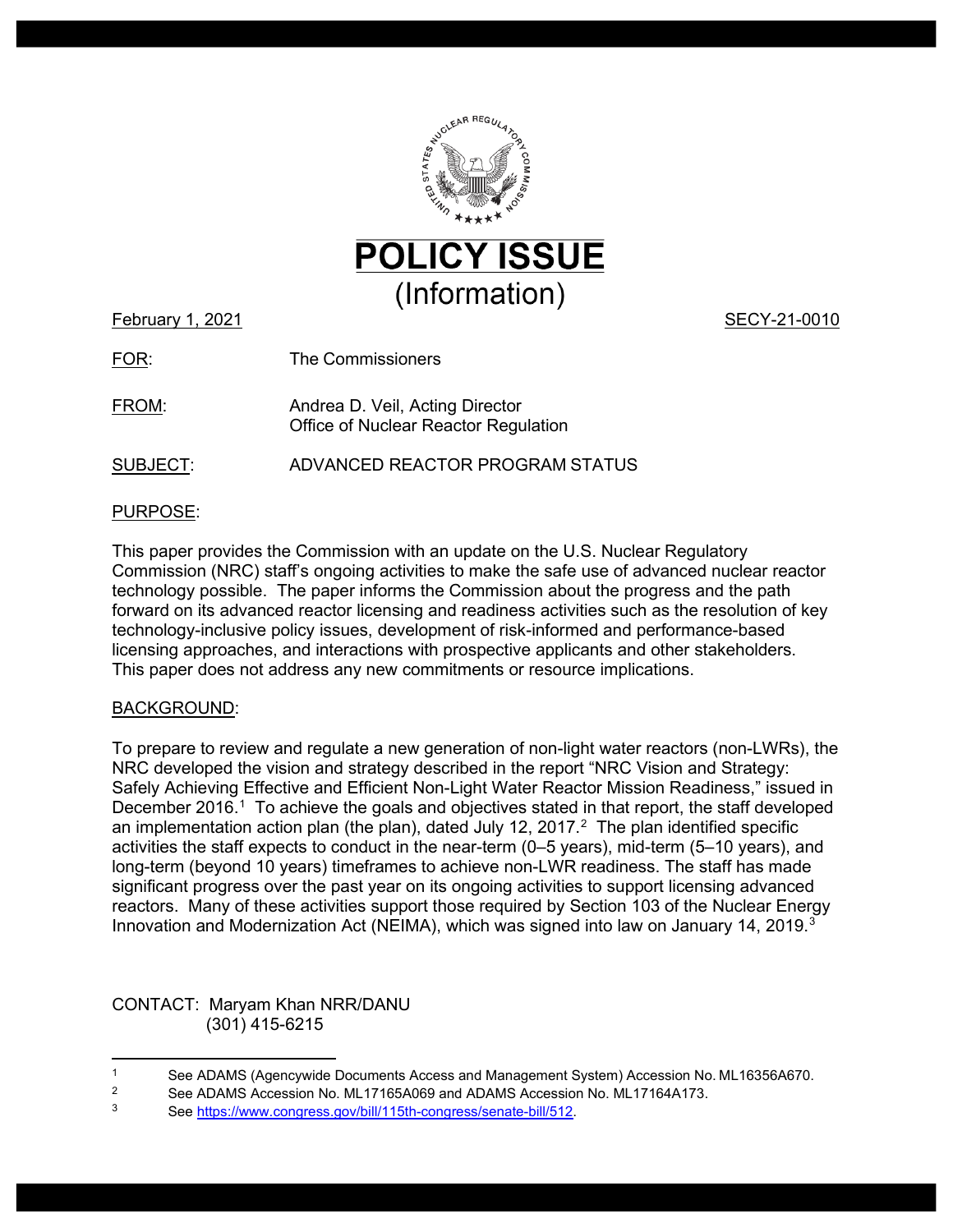As required by Sections 103(b) and 103(c) of NEIMA, the NRC prepared reports on (1) expediting and establishing stages in the licensing process for commercial advanced nuclear reactors and (2) increasing, where appropriate, the use of risk-informed and performance-based evaluation techniques and regulatory guidance in licensing commercial advanced nuclear reactors within the existing regulatory framework. The NRC sent these two reports to Congress on July 12, 2019.<sup>[4](#page-1-0)</sup> In accordance with NEIMA Section 103(a)(2), the staff has developed and implemented strategies for the increased use of risk-informed, performance-based licensing evaluation techniques and guidance for advanced reactors within the existing regulatory framework for the resolution of policy issues. Also consistent with Section 103(a)(4) of NEIMA, the staff has continued efforts to establish a "technology-inclusive regulatory framework" for optional use by applicants for new commercial advanced nuclear reactor licenses. The staff has also enhanced its advanced reactor technical readiness in accordance with Section 103(a)(5) of NEIMA, which requires the NRC to provide for staff training or hiring of experts to support the activities specified in Section 103(a)(1)–(4) of NEIMA, as well as to support preparations for preapplication interactions and reviews of commercial advanced reactor license applications.

## DISCUSSION:

As described in the plan, the staff has organized its non-LWR readiness efforts into six strategic areas:

- (1) staff development and knowledge management<br>(2) analytical tools
- analytical tools
- (3) regulatory framework
- (4) consensus codes and standards
- (5) resolution of policy issues
- (6) communications

Since issuing the plan, the staff has made significant progress on activities in all of these areas. This paper provides an overview of key accomplishments made through December 31, 2020. The enclosure provides a more detailed status of each of the staff's activities in calendar year (CY) 2020 under each of the strategic areas. The staff described previous accomplishments and provided background information in the three previous annual updates: SECY-18-0011, SECY-19-0009, and SECY-20-0010, dated January 2[5](#page-1-1), 2018,<sup>5</sup> January 17, 2019,<sup>[6](#page-1-2)</sup> and January 30, 2020, $^7$  $^7$  respectively.

The staff is continuing its readiness activities in fiscal year (FY) 2021, prioritizing rulemaking to establish a technology-inclusive, risk-informed, and performance-based regulatory framework and associated guidance for advanced reactors, so that it can complete the rulemaking by the Commission-directed deadline of October 2024. The staff has begun rulemaking to develop a transformative, clear, reliable, yet appropriately flexible framework with regulations encompassing various attributes of advanced reactor technologies. The staff is scheduling a series of public meetings to engage stakeholders and the Advisory Committee on Reactor Safeguards (ACRS) in the development of a draft proposed rule for Commission consideration.

<span id="page-1-0"></span><sup>&</sup>lt;sup>4</sup> See letter to Senators Barrasso and Pallone from Chairman Svinicki, dated July 12, 2019 (ADAMS Accession No. ML19128A289).

<span id="page-1-1"></span><sup>&</sup>lt;sup>5</sup><br>See ADAMS Accession No. ML17334B184.<br>See ADAMS Accession No. ML18346A075

<span id="page-1-2"></span><sup>&</sup>lt;sup>6</sup> See ADAMS Accession No. ML18346A075.

<span id="page-1-3"></span>See ADAMS Accession No. ML19331A712.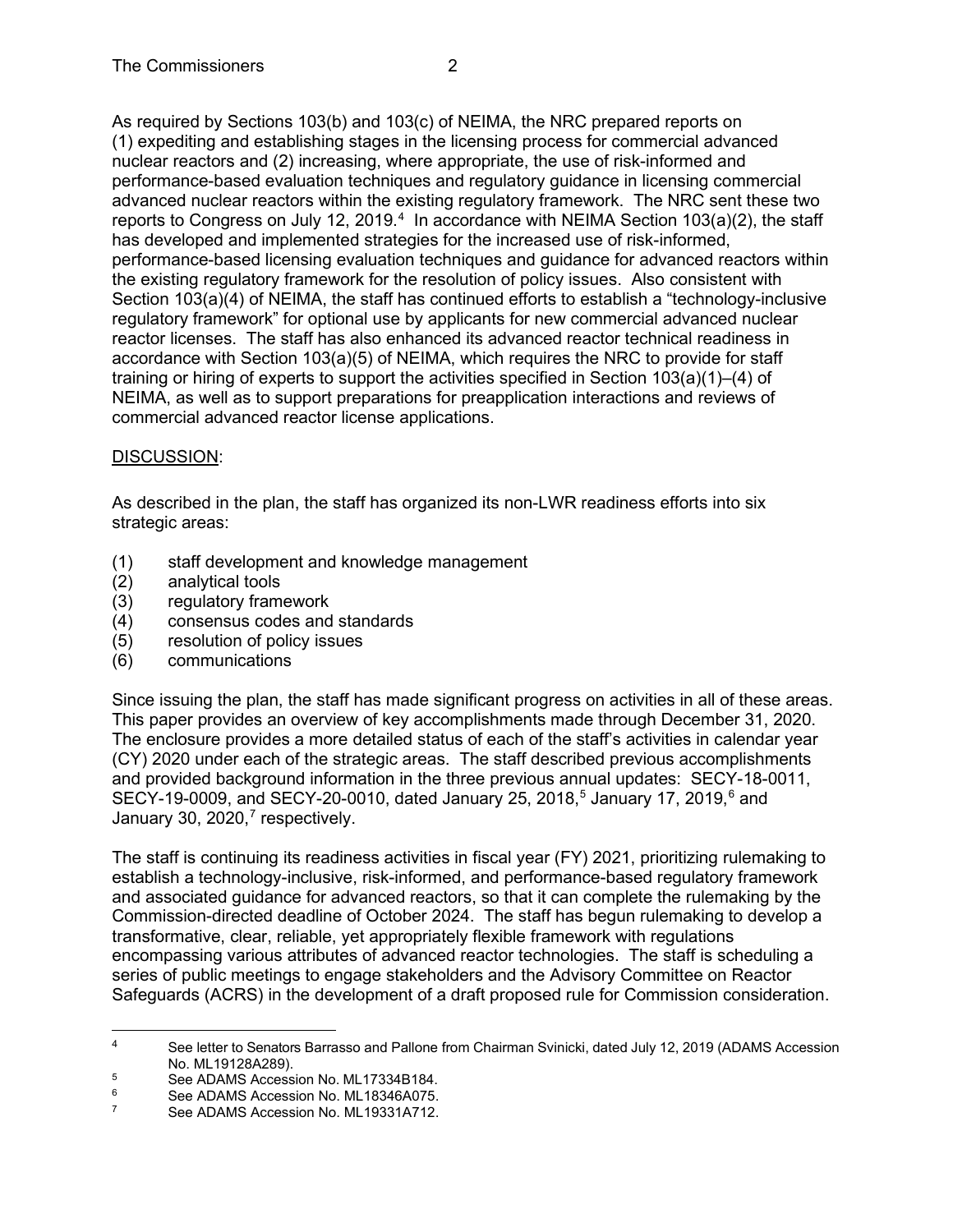This rulemaking would create 10 CFR Part 53, "Licensing and Regulation of Advanced Nuclear Reactors," in keeping with the NRC vision and strategy report and the statutory provisions in NEIMA Section 103(a)(4).

The staff is executing its vision to become a modern, risk-informed regulator by streamlining and optimizing reviews to enable the deployment of advanced reactor technologies. To this end, the staff has issued Regulatory Guide (RG) 1.233, Revision 0, "Guidance for a Technology-Inclusive, Risk-Informed, and Performance-Based Approach to Inform the Licensing Basis and Content of Applications for Licenses, Certifications, and Approvals for Non-Light-Water Reactors,"[8](#page-2-0) in June 2020, endorsing NEI 18-04 "Risk-Informed Performance-Based Technology-Inclusive Guidance for Non-Light Water Reactor Licensing Basis Development", Report Revision 1. The staff is also developing an advanced reactor generic environmental impact statement (GEIS) and associated rulemaking, and it is conducting additional rulemakings on emergency preparedness and physical security. The staff also continued other high-priority activities, including development of performance-based guidance for Content of Applications (Technology-Inclusive Content of Application and Advanced Reactor Content of Application Projects), development of inspection and oversight framework, endorsement of consensus codes and standards, and resolution of micro-reactor licensing and policy issues.

The level of activity in licensing has increased over the past year and is expected to continue to grow. On March 11, 2020, Oklo Power LLC (Oklo), a subsidiary of Oklo Inc., submitted a combined license (COL) application for its Aurora micro-reactor design, proposed to be constructed and operated at the Idaho National Laboratory. This is the first COL application for a non-LWR submitted to the NRC. The design uses metallic fuel to produce about 1.5 megawatts of electrical power. On June 5, 2020, the NRC informed Oklo of the staff's plans to complete the review in a two-step process.<sup>[9](#page-2-1)</sup> As the first step, the NRC staff is engaging Oklo in public meetings, conducting regulatory audits, and issuing requests for additional information to reach a full understanding of four key safety and design aspects of the Aurora licensing basis: (1) the maximum credible accident, (2) the classification of systems, structures, and components, (3) the applicability of NRC regulations to the Aurora design, and (4) the quality assurance program scope. The Step 1 review is making progress, and approaches to the maximum credible accident and classification of structures, systems, and components are still being discussed with Oklo. On November 17, 2020, the staff issued two letters informing Oklo of the closure of the regulatory applicability item, consolidating the quality assurance program scope item with the classification of structures, systems, and components, and identifying information needed for the two remaining technical areas. After completing the first step, the staff will establish the schedule for the full detailed technical review. The staff is using data analytics to develop dashboards that will improve efficiency, transparency, and management oversight for this review. The staff plans to gain experience using these dashboards in order to further refine our efforts to inform our licensing activities through data analysis and enhance transparency with stakeholders.

The staff continues to implement flexible and multi-staged non-LWR regulatory review processes to engage with developers. In the past year, the staff has reviewed numerous white papers and topical reports. The staff is engaged with X-Energy, LLC, on its pebble-bed high-temperature gas-cooled reactor; Kairos Power on its pebble-fueled molten-fluoride-cooled

<span id="page-2-1"></span><span id="page-2-0"></span><sup>8</sup> See ADAMS Accession No. ML20091L698.<br>8 See "Acceptance of the Application for a Co

See "Acceptance of the Application for a Combined License Application for the Aurora at Idaho National Laboratory," dated June 5, 2020 (ADAMS Accession No. ML20149K616).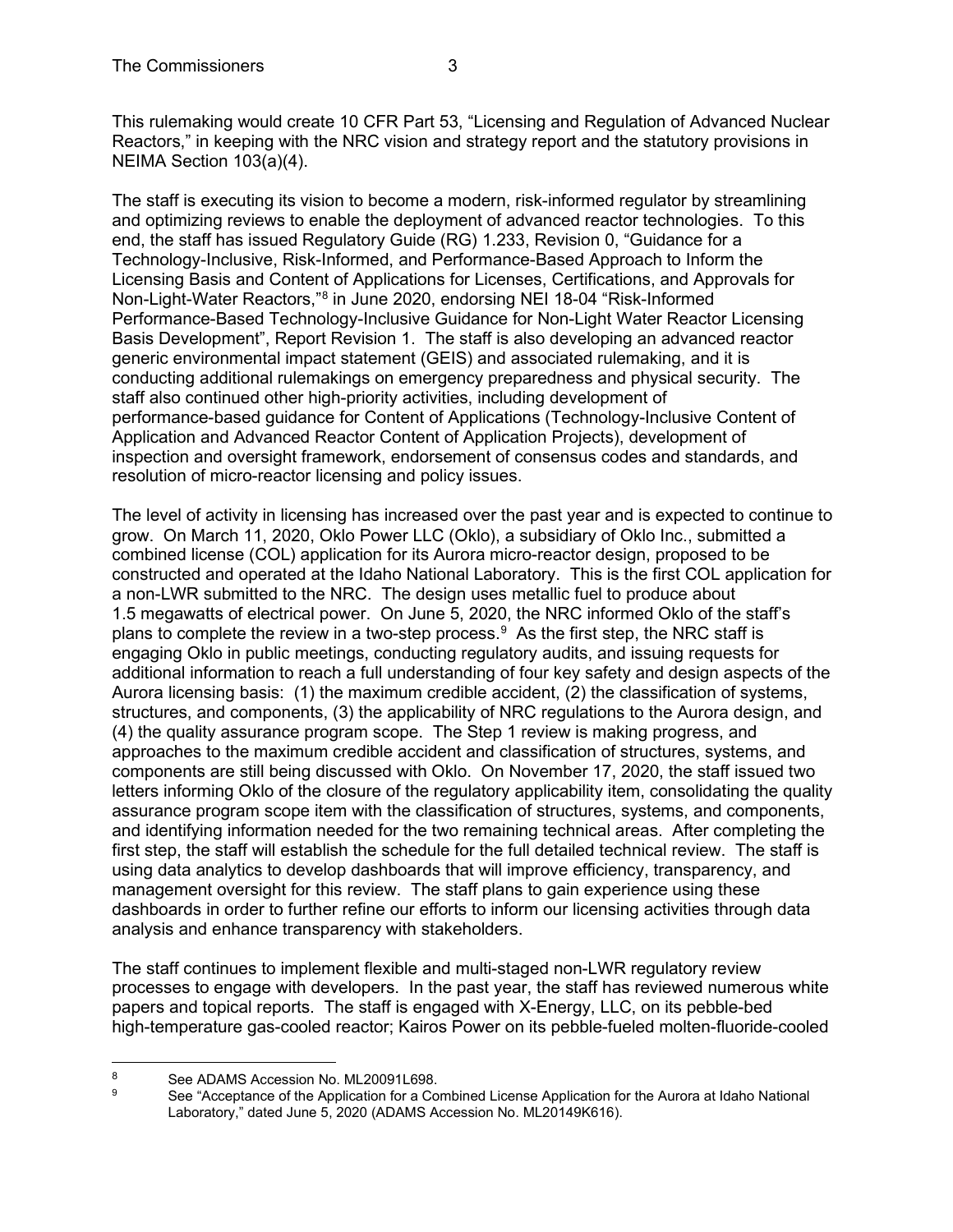reactor; Terrestrial Energy on its molten salt reactor; and TerraPower on its sodium-cooled fast reactor. The NRC issued the final safety evaluations for the Electric Power Research Institute topical report on Uranium Oxycarbide (UCO) Tristructural Isotropic (TRISO) coated particle fuel performance and the Argonne National Laboratory topical report on the quality assurance program plan for the sodium-cooled fast reactor metallic fuel data qualification. The staff also continues preapplication engagement with X-Energy, LLC, for a planned fuel fabrication facility to produce TRISO fuel as well as review of the Centrus license amendment request to demonstrate the production of high assay low enriched uranium ( $HALEU$ <sup>[10](#page-3-0)</sup> at its Piketon, OH, facility. On May 26, 2020, the staff issued Revision 15 of the Certificate of Compliance for the Daher-Transport Logistics International, Inc., Versa-Pac transportation package. The revision authorizes shipment of an advanced reactor fuel form (TRISO particles) with uranium enrichment up to 20 weight percent uranium-235. The review included revised criticality analysis for the higher enriched material. The staff is also supporting the preapplication efforts related to Abilene Christian University's plan to submit an application for a molten salt (liquid fueled) non-power research reactor. The staff expects the level of preapplication engagement to increase in CY 2021.

To support the Department of Energy (DOE) Advanced Reactor Demonstration Program (ARDP), the staff is preparing for increased licensing activity. In October 2020, the DOE selected two teams, one led by TerraPower and the other led by X-energy, to receive initial funding under the demonstration program which will lead to applications within the next couple of years. In addition, in December 2020 the DOE selected five teams to receive initial funding under the risk reduction program and three U.S. based teams to receive funding under the Advanced Reactor Concepts 20 program. These awards will generate preapplication engagement for multiple advanced reactor designs.

Extensive stakeholder engagement and cooperation with other federal agencies, international counterparts and industry organizations continues to inform the staff's activities. In 2020, the staff conducted over 20 public meetings to obtain stakeholder feedback on a varietyof advanced reactor topics. On October 6, 2020, the DOE held a public forum on developing a regulatory framework for commercial fusion reactors. The NRC staff and the Fusion Industry Association (FIA) helped organize and moderate the forum. The staff will continue to collaborate with the DOE, the FIA, and other stakeholders in 2021 to support developing options for Commission consideration on a framework for regulating commercial fusion facilities. Frequent engagement with counterparts at the DOE on projects such as the Versatile Test Reactor (VTR) and at the U.S. Department of Defense (DoD) on Project Pele under memoranda of cooperation is ongoing. The staff also interacts with the Air Force on its potential use of microreactors. The staff chairs the Nuclear Energy Agency's Working Group on the Safety of Advanced Reactors and the NRC is collaborating with the Canadian Nuclear Safety Commission (CNSC) on advanced reactor and small modular reactor (SMR) technical review approaches and preapplication activities under a memorandum of cooperation.<sup>11</sup> The NRC and CNSC Subcommittee members have met with several advanced reactor and SMR vendors that have activities underway at both the NRC and the CNSC and have approved work plans for cooperation in preapplication review activities on several designs. Working groups have been formed for these projects, and joint review activities on the selected topics are in progress. Common reports on two of these projects are expected in spring of 2021.

<span id="page-3-1"></span><span id="page-3-0"></span><sup>10</sup> HALEU is uranium enriched up to 20 percent and is used in several advanced reactor fuel designs.<br>11 See ADAMS Accession No. ML192750578

See ADAMS Accession No. ML192750578.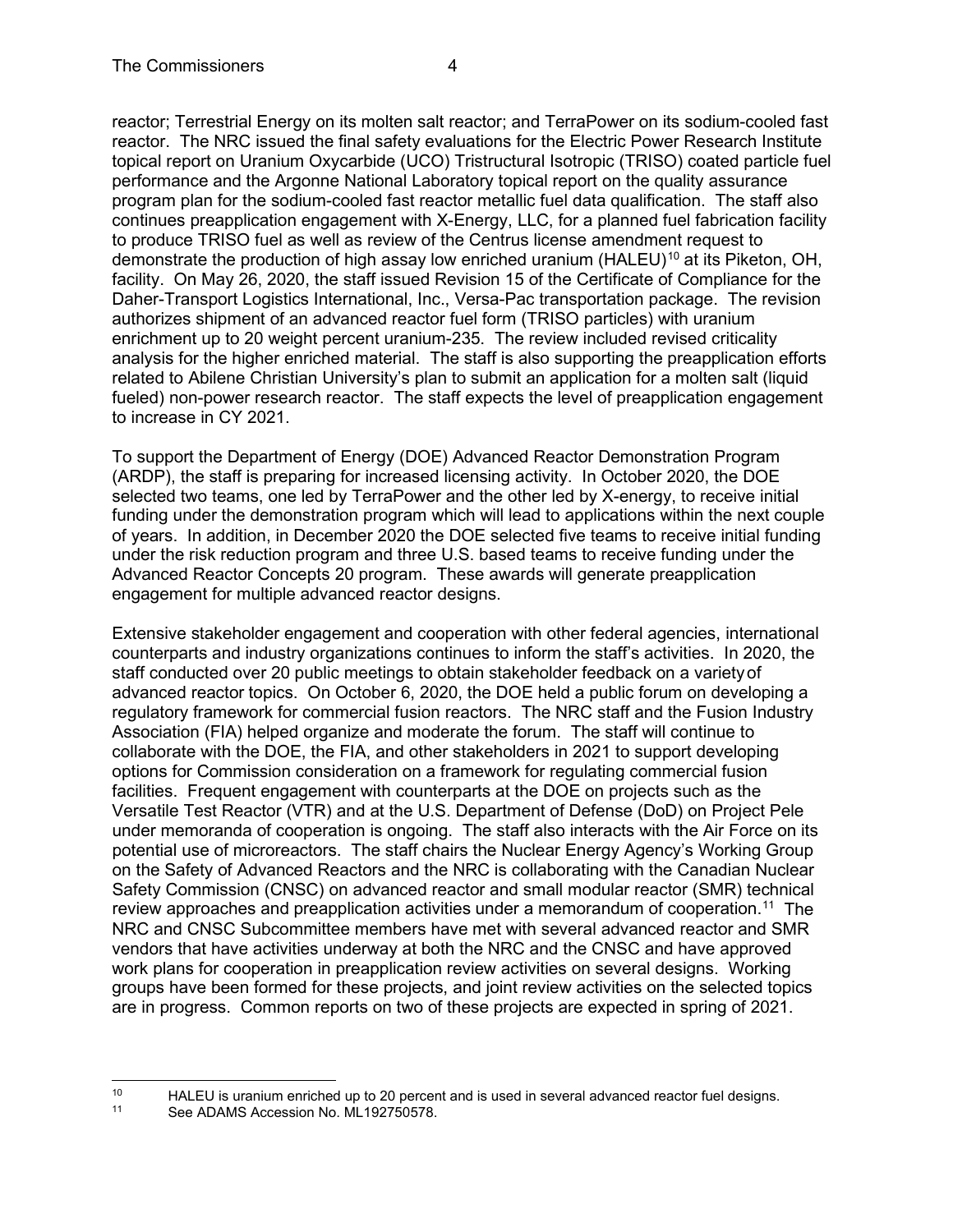support their plans.

The NRC continues to develop expertise and tools to enhance our readiness to efficiently and effectively review advanced reactor applications. During the year, the staff had opportunities to learn about various technical topics related to advanced reactor technologies. The staff updated software to strengthen technical bases for regulatory decisions, while increasing review agility. To this end, the staff completed its assessment of existing computer codes and tools that may meet non-LWR review and other regulatory application needs. In October 2019, when the Office of New Reactors merged with the Office of Nuclear Reactor Regulation (NRR), the NRC created a new Division of Advanced Reactors and Non-Power Production and Utilization Facilities (DANU) to increase focus on advanced reactor readiness activities and to increase staff capacity to support advanced reactor licensing. In FY 2021, the staff plans to continue to fill vacancies, so as to further increase organizational capacity to support the projected advanced reactor workload. As in previous years, the NRC will seek information from prospective near-term applicants to ensure that technology-inclusive readiness activities will

The status of the NRC's advanced reactor readiness activities is available on the agency's public Web site [\(https://www.nrc.gov/reactors/new-reactors/advanced.html\)](https://www.nrc.gov/reactors/new-reactors/advanced.html). The Web site has been reorganized to improve access to information and increase transparency with stakeholders. The Web site is routinely reviewed and updated to ensure that it is current. To provide better visibility and clarity on the staff's activities, an integrated schedule is also included on the site. It shows the ongoing regulatory activities within each strategy in the advanced reactor program. The integrated schedule is updated prior to each periodic advanced reactor stakeholders meeting. [12](#page-4-0)

In the area of licensing light water SMRs, the staff has made significant strides in reviewing submittals from developers in 2020. The staff completed the technical review of the NuScale design certification (DC) application ahead of schedule, issued a Standard Design Approval (SDA), and initiated efforts to draft the *Federal Register* Notice and associated SECY for the NuScale DC proposed rule. NuScale has also initiated pre-application activities for a new SDA for a modified 12 module 720 MWe design. NuScale plans to submit a series of Topical Reports (TRs) in the 2020-2022 timeframe describing the design changes. The staff has completed its review of one TR in 2020 and is currently reviewing two TRs that will support the SDA application. Four additional TRs will be submitted by NuScale during CY 2021, and three TRs are planned for 2022, thus completing NuScale's proposed SDA pre-application phase.

The staff is also engaged with General Electric-Hitachi (GEH) regarding their Boiling Water Reactor (BWR) X-300 design and SMR, LLC (a Holtec International Company) (Holtec) regarding their SMR-160 design. The GEH BWRX-300 design is a scaled-down version of the certified ESBWR design. In 2020, the NRC staff completed reviews of two TRs and the staff anticipates completing another three TRs in 2021 in order to support a future application by GEH which currently is anticipated in 2023. Holtec submitted their first TR in December 2020 regarding their 160 MWe design and plans to submit five additional TRs in the 2021-2022 timeframe.

The staff will focus on numerous high priority activities in 2021 consistent with the integrated action plan. The staff will continue its review of the Oklo Aurora COL application. The staff will also continue developing the Part 53 Rulemaking and other actions required by NEIMA, the advanced reactor GEIS, guidance for Content of Applications, and the inspection and oversight framework. The NRC will continue preapplication engagement with ARDP selectees

<span id="page-4-0"></span><sup>12</sup> https://www.nrc.gov/reactors/new-reactors/advanced/adv-rx-integrated-schedule.pdf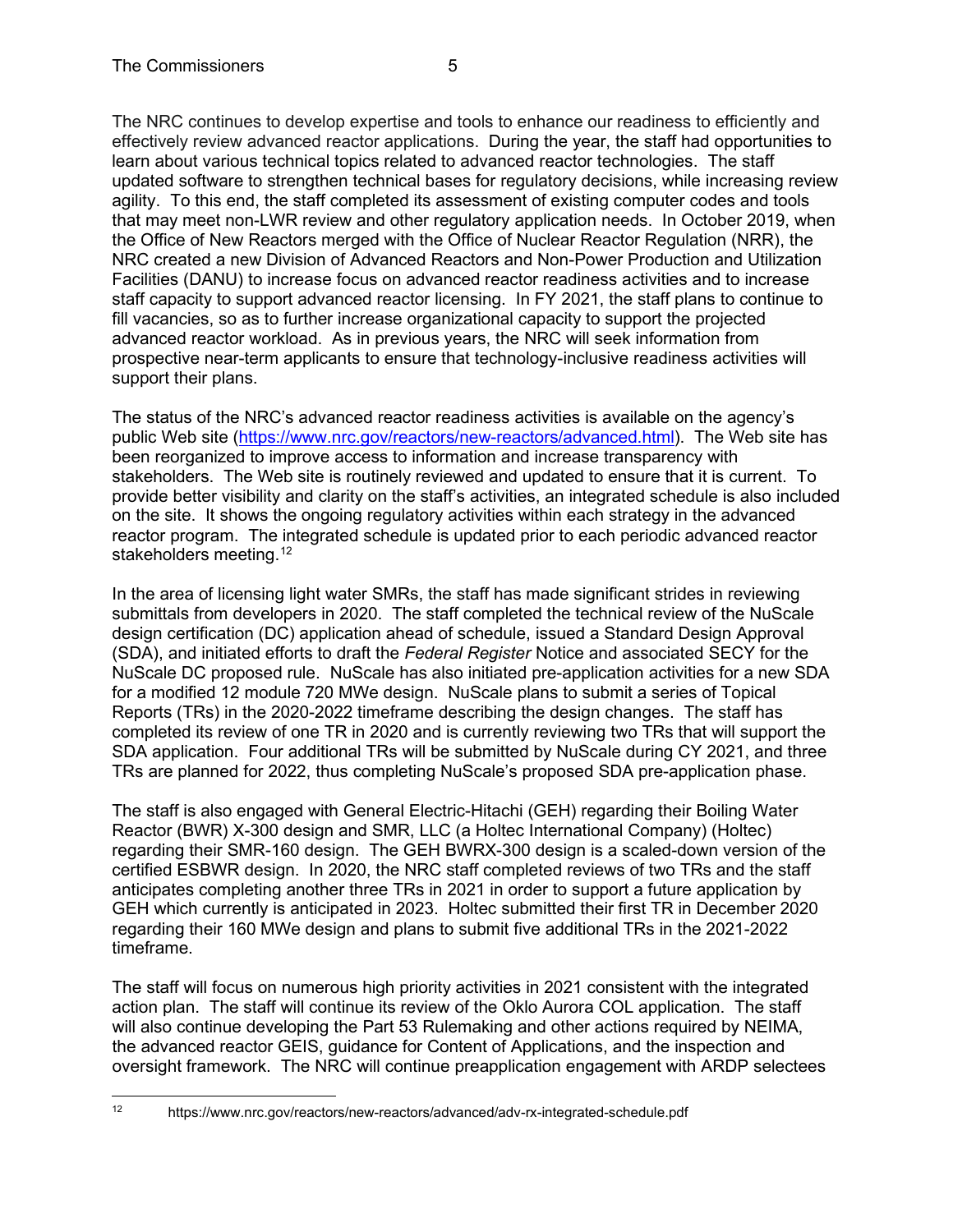and other developers. Other high priority activities include continued guidance development activities, such as endorsement of consensus codes and standards and continued activities associated with the Emergency Preparedness and Security Rulemakings. As part of the NRC's goal of being a modern risk-informed regulator and building strong partnerships, as well as optimizing resource use and leveraging experience, the staff will continue extensive engagement and cooperation with its counterparts at the DOE on projects such as the VTR and the DoD on Project Pele. The staff will also continue engagement and coordination with the CNSC and other international counterparts.

### CONCLUSION:

The staff has made significant progress in activities related to each of the six strategic areas. The staff is continuing its advanced reactor readiness activities in FY 2021, with a priority on advancing risk-informed and performance-based licensing approaches, addressing key policy issues, and continuing to engage in preapplication interactions with prospective applicants.

The staff will keep the Commission informed of the status of its readiness activities, plans for potential licensing applications, and advanced reactor policy topics, and will seek Commission decisions where appropriate.

#### COORDINATION:

The Office of the General Counsel has reviewed this paper and has no legal objections.

Robert M. Taylor

Digitally signed by Robert M. Taylor Date: 2021.02.01 12:54:00 -05'00'

Andrea D. Veil, Acting Director Office of Nuclear Reactor Regulation

Enclosure: Non-Light Water Reactor Implementation Action Plan Progress Summary and Future Plans